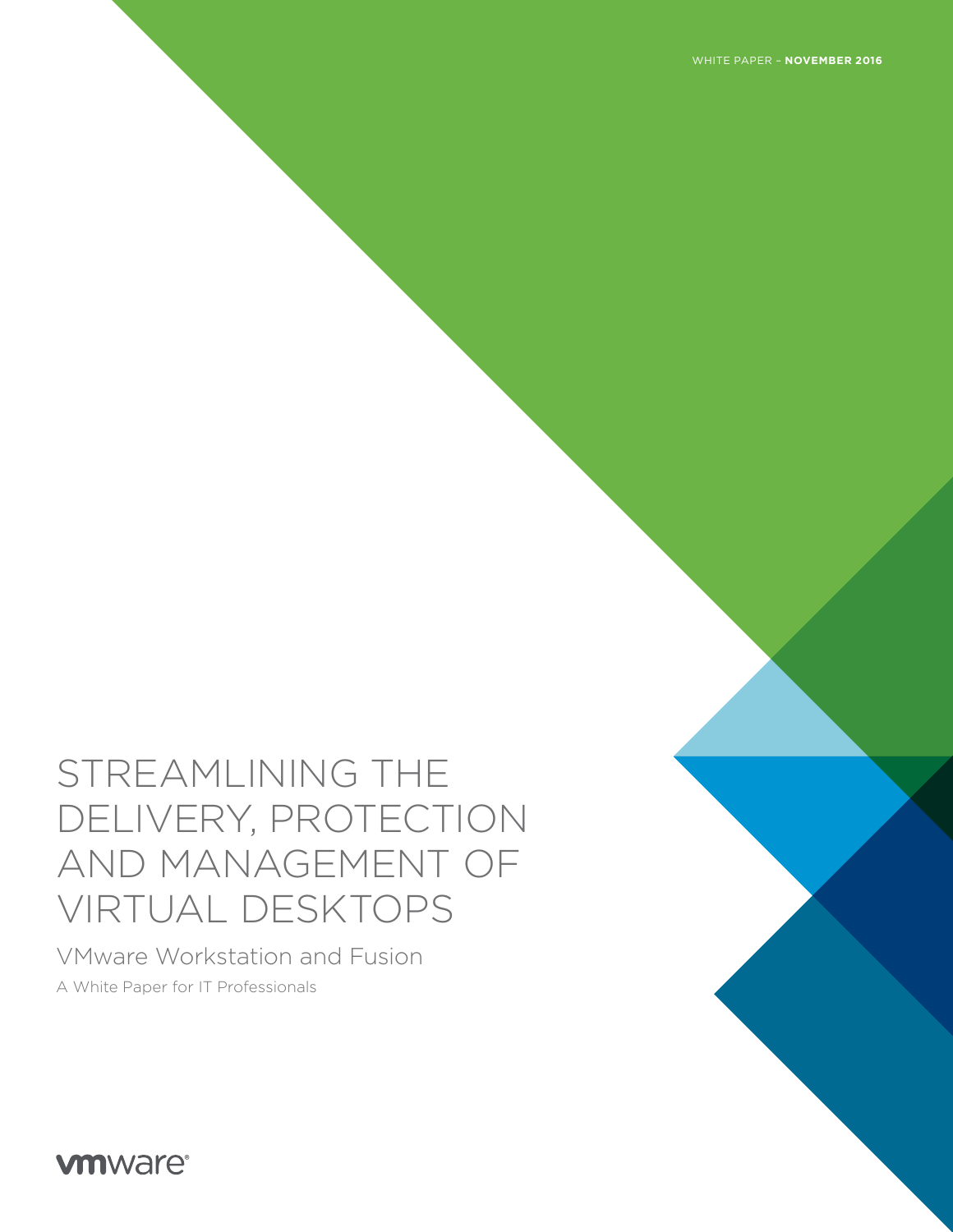# Table of Contents

| Overview                                  | 3 |
|-------------------------------------------|---|
| The Changing Enterprise User Landscape    | 3 |
| Introducing VMware Workstation and Fusion | 4 |
| Improving Organizational Agility          | 4 |
| Boosting Business and IT Productivity     | 5 |
| Enhancing System Security                 | 5 |
| Learn More                                | 6 |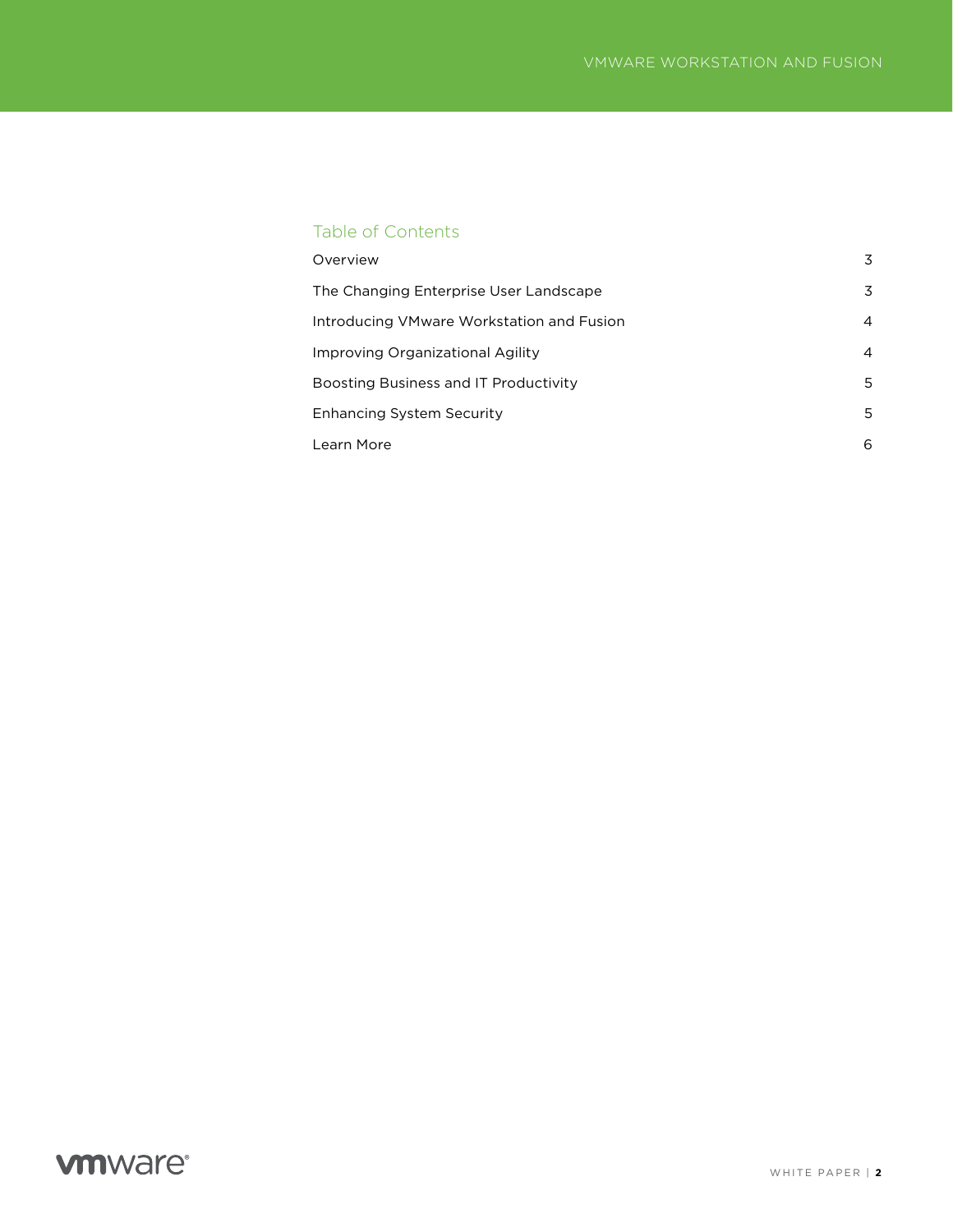### DATA CENTER DESIGN & TEST

Without virtualization, data center design and test can be very time consuming. IT teams need to spin up costly new physical systems and perform numerous management task in different systems and integrate with other tools to fully test enterprise systems.

Workstation and Fusion address these challenges directly by allowing IT professionals to:

- Test VMs with everything running on a single machine.
- Create a bridge between the virtualization stack and the data center stack.
- Provide snapshot (rollback) and cloning (full copy of an OS that can be recreated immediately) to save valuable time and rework.
- Leverage full and linked clones:
	- Full a complete 100%, independent copy for sharing, distributing, or archiving a VM.
	- Linked a VM that is a fraction of the original size with tremendous speed but without the extra space; able to run multiple OS's at the same time off the same disk.

#### **Overview**

Anytime, anywhere access to work is a basic need for the modern workforce. Whether remote, in the field or in the office, workers are no longer physically connected to your network or data center. The new digital workspace features virtualized laptops, desktop and workstations; a variety of personal systems and smart devices that may be part of BYOD programs, and a diverse app ecosystem with desktop, remote, mobile, SaaS and Universal apps.

These shifts have created tremendous complexity for IT professionals responsible for deploying, managing and protecting user systems in the enterprise.

VMware Workstation™ and VMware Fusion® provide IT professionals with a better, more efficient way to deliver, test and manage Windows, Linux or Mac desktops and applications on-premesis or in the cloud. This white paper discusses how these capabilities can help you adjust to the changing needs of the business while streamlining time and cost requirements and ensuring end users can work anytime, anywhere, across any Intel x86-based device.

# The Changing Enterprise User Landscape

Today, there over 1.3 billion mobile workers worldwide\*, leveraging more devices and operating systems than ever before. Gone are the days of client/server computing where Windows ruled the day and end users were expected to do their work from one system and one location. Today's end users are working from a variety of operating systems and devices, and they expect and require secure access to their applications and content from anywhere they need or want to work.

These shifts, coupled with increasing demands from the business for speed and responsiveness, have created a variety of new challenges for IT professionals responsible for deploying and managing client computing and local virtualization initiatives:

- More (and more complex) applications than ever before
- Managing environments both on-premesis and in the cloud
- Users accessing Windows applications alongside non-Windows applications
- Managing and delivering local virtualization services with time-consuming and costly PC-centric tools

You're also likely juggling concerns about physical requirements, managing various and disparate tools and machines and working to design, test and manage all this without disrupting end users' productivity.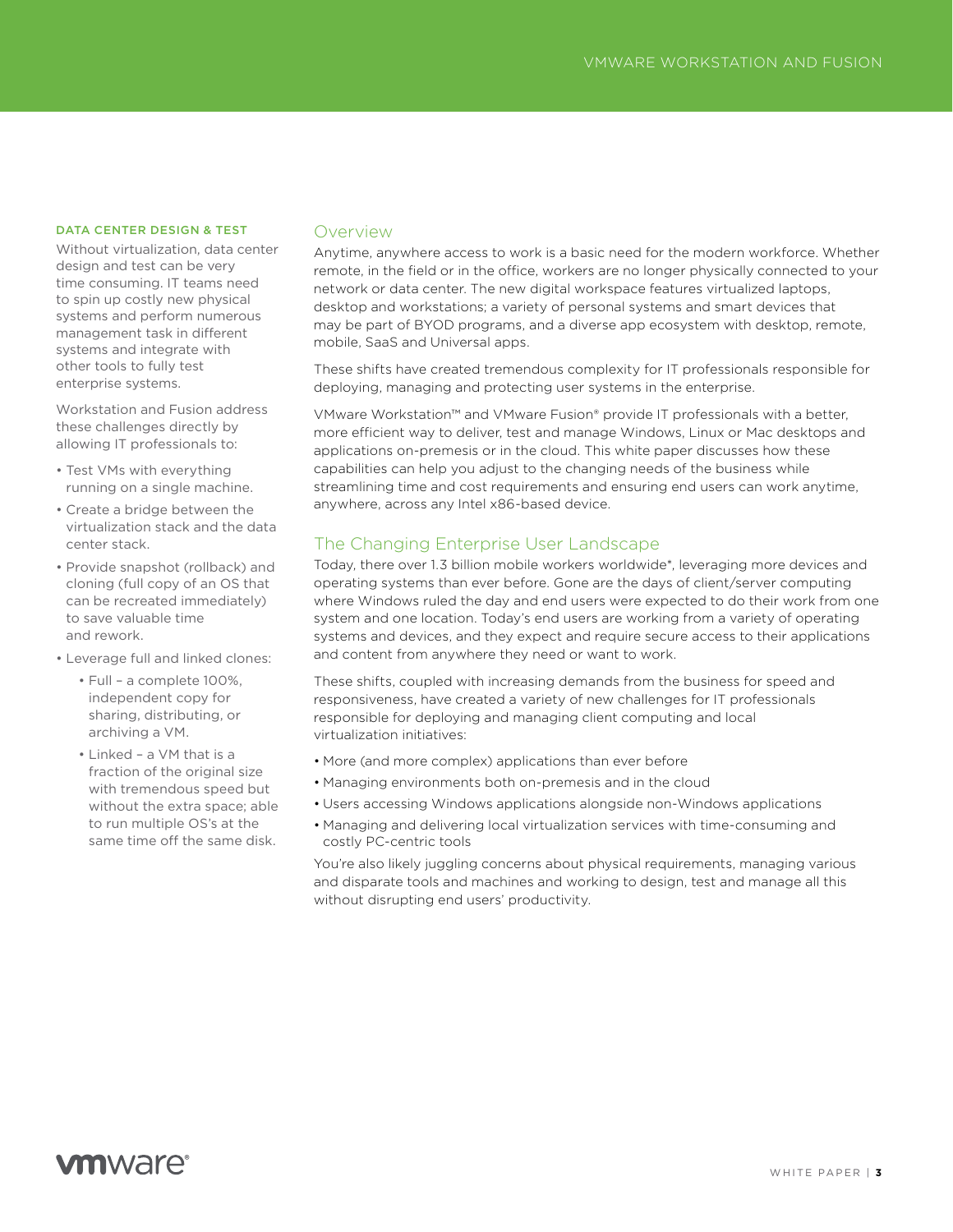#### DATA CENTER MANAGEMENT

Virtualization, coupled with the plethora of new systems and applications in the data center, creates a variety of new management complexities.

With VMware's industryleading management tools and capabilities, Workstation and Fusion enable IT to tackle this issue head on. For example, IT users can:

- View and manage both physical and virtual resources from a single control pane.
- Easily access all the different tools needed to manage various components or apps, all in one place.
- Transfer a virtual machine from the Workstation or Fusion desktop directly to the vSphere cluster without worries about compatibility.

## Introducing VMware Workstation and Fusion

Workstation and Fusion products are the #1 choice of IT Pros around the world for local virtualization. They enable you to test and deploy the latest operating systems on nearly any computer, giving you the power to stay on the cutting edge without compromising the sttability of your main machine and without spinning up costly rack-mounted hardware or disrupting workflows with design and test activities. IT Pros can quickly perform management tasks on VMware vSphere® without leaving Workstation and Fusion, and integrate with industry-leading networking tools to more fully design and test enterprise network topologies. Whether for data center design and test, data center management or network design and test, IT Pros in businesses of all shapes and sizes – from government and education to financial services, healthcare, retail and manufacturing – depend on VMware's virtualization solutions to improve their organization's agility, boost productivity and enhance system security.

# Improving Organizational Agility

Things change rapidly in the business world – new opportunities open up, others close. You need to be able to add and subtract applications, systems and users quickly and efficiently while maintaining complete control.

With Workstation and Fusion, hardware resources are 'abstracted' from the physical system, making that complete operating system portable, hardware agnostic, scalable and secure. This enables IT to support optimal technical and business agility while retaining complete functionality and management of nearly any x86-based operating system.

Workstation and Fusion help IT increase organizational agility in multiple way:

#### **The broadest support of host and guest operating systems**

With Workstation and Fusion, IT can run or test applications on virtually any operating system, from MS-DOS to Linux distributions, OS X on Mac computers, Windows XP running legacy applications, or even mobile OS's like Android-X86, without rebooting.

#### **Integrated vSphere ecosystem support**

Easily create and test virtual machine images and templates that are compatible across the VMware ecosystem, enabling you to run the same workloads on your laptop that run in the enterprise data center.

#### **Easy sharing and hosting of VMs**

IT can create master templates that are easily transferrable to vSphere, or share virtual machines across the local network between Workstation installations.

#### **Advanced networking control**

Using the built-in network editor, IT can create custom network topologies to connect multiple virtual machines on a variety of network types with full NAT and DHCP control.

With so many different physical systems to manage, Workstation and Fusion give IT the control and flexibility needed to stay ahead of today's technology curve while responding to the fast changing needs of the business.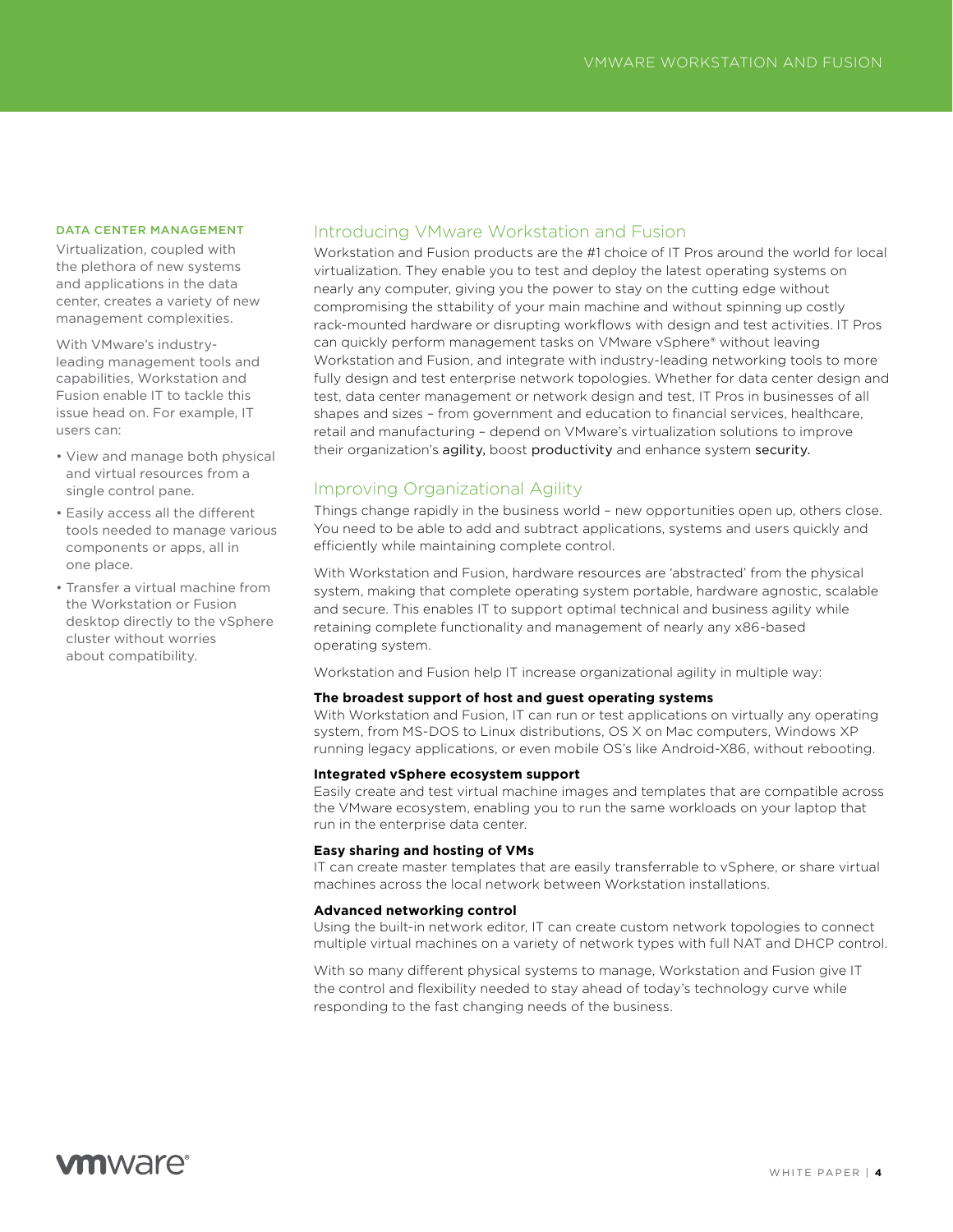#### NETWORK DESIGN & TEST

#### NETWORK DESIGN

Network engineers designing data center layouts must take into account numerous components. They need to architect it from the start for scalability and flexibility.

Workstation and Fusion easily incorporate software tools like GNS3 that enable you to design and build data center networks in programs like Visio. GNS3 plugs into Workstation and shows you the entire network topology. You can adjust via simple drag and drop and Workstation deploys it. No complex design is needed. You don't need to buy expensive, duplicate routers.

#### APPLICATION TESTING

In modern application, there are multiple tiers - web, load balancer, Apache, etc. Applications are always "working" across these tiers; e.g., talking to the database, sending information to the servers, etc. All these tiers need to be designed and connected in a certain way to work properly.

Workstation and Fusion put that complexity in the background without forcing you to give up any functionality. You can make sure your network design works before you invest in cloud services or roll your application out to production.

## Boosting Business and IT Productivity:

As the role of IT becomes more essential to the success of the business, the expectations of IT professionals grow. You are simply expected to do a lot more with a lot less these days. There is no avoiding it.

Workstation and Fusion increase both business and IT productivity by providing easy access to computing tools and resources that normally require multiple physical systems. New business opportunities can be realized by easily transferring secure virtual machines to new hardware without reconfiguration or rebuilding, allowing fast on-boarding with minimal downtime and without the prohibitive costs. IT can also easily provide corporate desktop environments that are tailor-made for different employees' needs.

There are two specific capabilities that enable IT to get users up and running faster while making themselves more productive at the same time:

#### **vSphere client controls**

For vSphere admins, Workstation and Fusion are the perfect companion to the corporate data center. You can take care of common virtual machine tasks, and control remote servers and desktops by connecting to vSphere hosts or vCenter servers, without having to launch the full vSphere client.

#### **Easy VM duplication and sharing**

With Workstation and Fusion, IT can save significant time and effort when creating the same user setup over and over. Using 'Linked Clones', IT can quickly duplicate a virtual machine while significantly reducing physical disk space. You can also use 'Full Clones' to create fully isolated duplicates that can be shared with others.

# Enhancing System Security

Cyber security ranks as one of the most important topics in any CIO survey in the last 12 months.

Workstation and Fusion are built on over 15 years of virtualization excellence. Thanks to powerful security features, these products provide the most stable and secure local desktop virtualization platform in the industry. As a result, millions of IT professionals and organizations around the world in multiple industries rely on VMware's solutions today. Some of the key reasons they feel secure include:

#### **Robust policy restrictions**

Administrators can enforce policies that restrict the functions of a virtual machine that are not necessary or pose a security risk to the user or the organization, such as disabling file sharing to completely isolate the virtual machine on a BYOD device. Essentially, you are able to control exactly what VMs can and cannot do.

#### **Comprehensive OS security testing**

IT can comprehensively test operating system and application security from a variety of angles while isolated from the physical computers.

#### **World-class support and a global community**

VMware offers world-class 24x7 support in a variety of packages to suite every IT pros' needs: ranging from free to full SLA-backed phone support, coupled with an extensive and active worldwide community ready to help.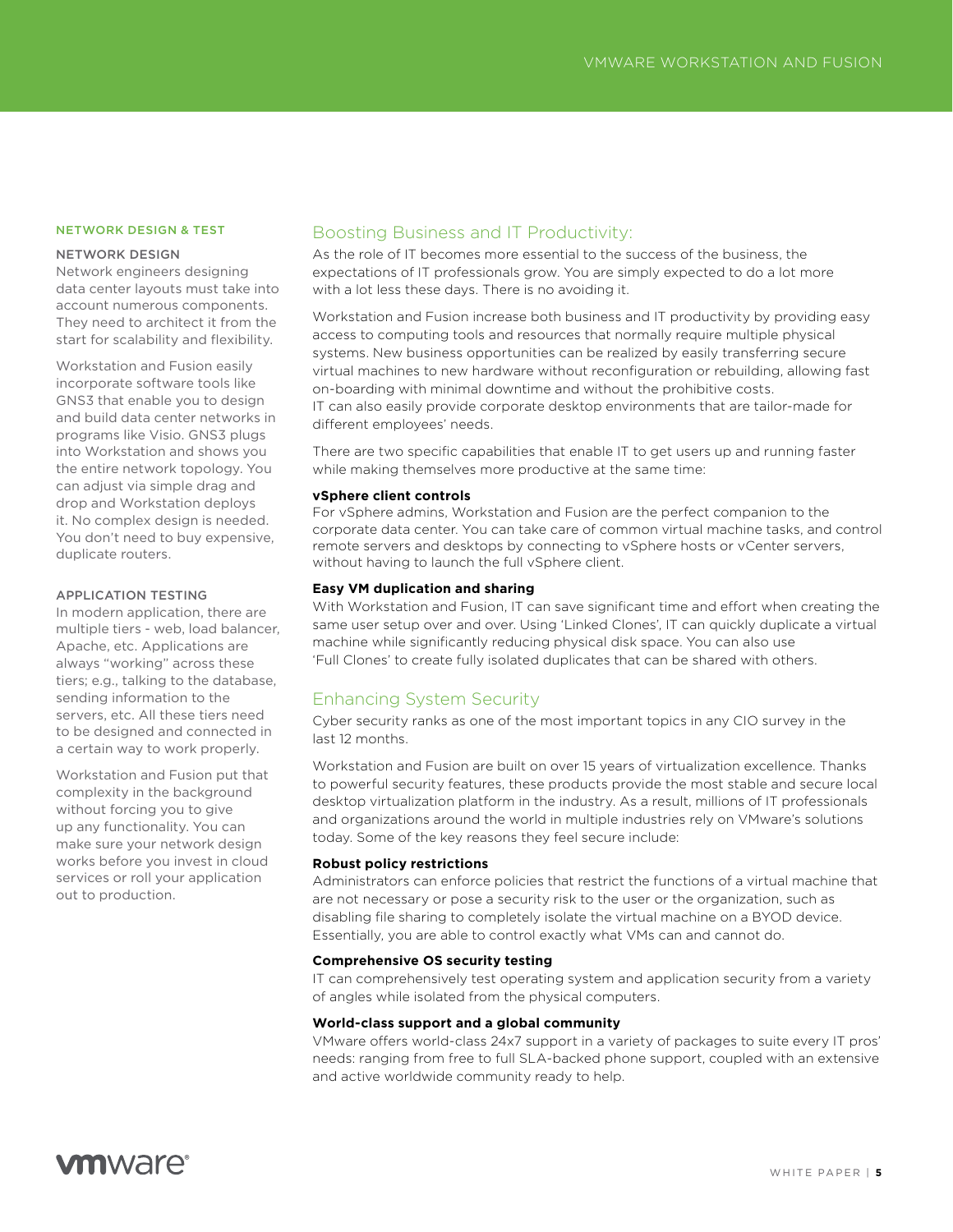# Learn More

With over 15 years of virtualization excellence, millions of satisfied customers, and a collaborative global community, Workstation and Fusion are the #1 choice for IT Pros.

Whether they are working on data center design and test, data center management or network design and test, IT professionals in businesses of all shapes and sizes depend on these solutions to improve their organization's agility, boost productivity and enhance system security.

See what Workstation and Fusion can do for your IT team.

Mac users can try Fusion Pro for free at<www.vmware.com/products/fusion-pro> And Windows and Linux users can try Workstation Pro for free at <www.vmware.com/products/workstation>.

\*<http://fliplet.com/blog/enterprise-mobility-statistics-infographic/>

# **vm**ware<sup>®</sup>